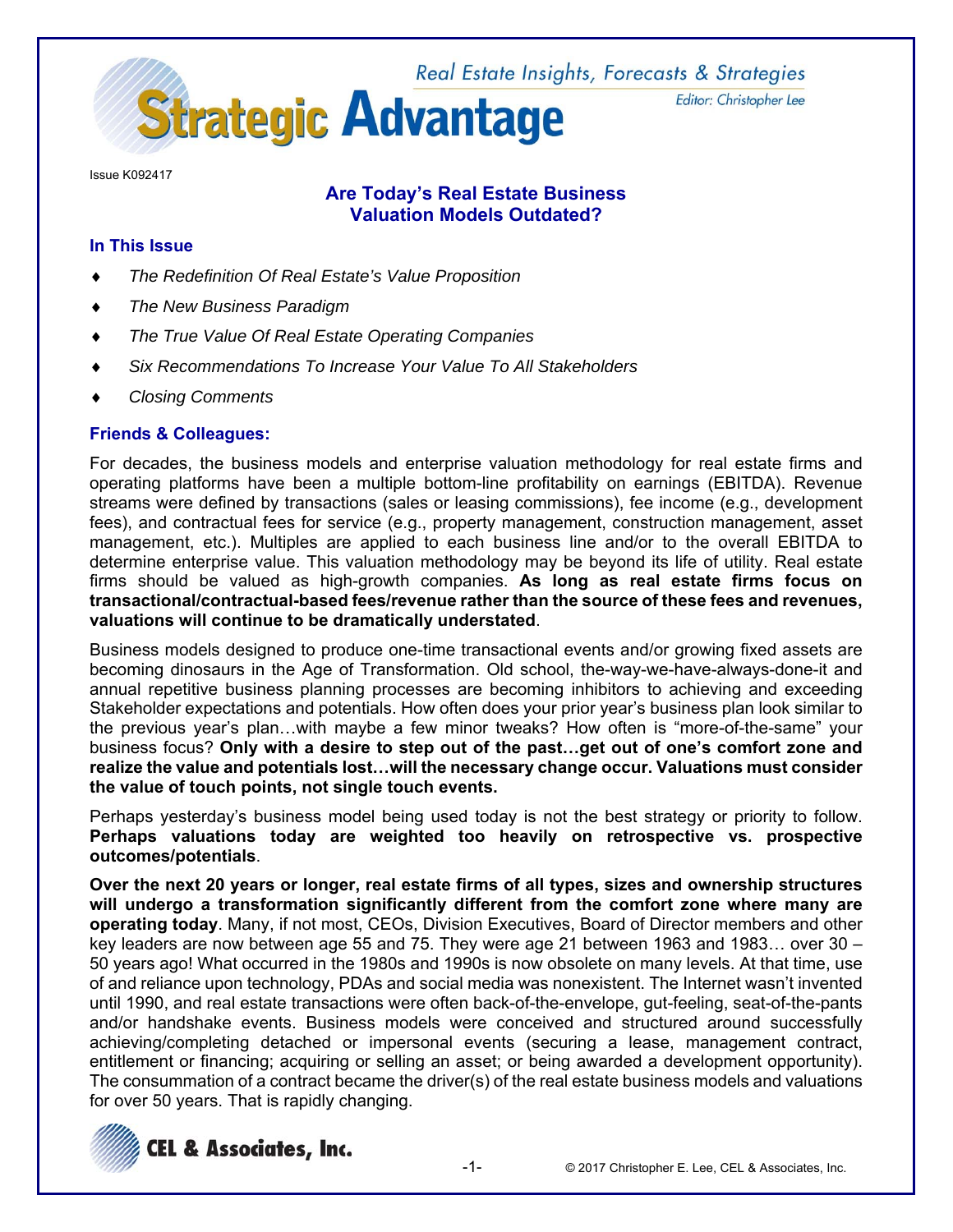This issue of *Strategic Advantage* will examine the problems of continuing the business models of the past and reveal the new business valuation models very likely to drive real estate activities and value in the future.

# **The Redefinition Of Real Estate's Value Proposition**

**For hundreds of years, real estate was viewed primarily as a fixed asset** to be acquired, developed, financed, leased, managed, sold and/or maintained... very asset- and market-centric. The focus was on the four walls, not what was inside the walls. Where and how a site was acquired, a building sited and designed, selection of construction materials, management standards, leasing priorities, capital structure and exit strategies – all were transaction-based. While real estate developers reshaped and redefined the suburban and urban marketplace, the focus was on buildings, building operations and transactional events. **Real estate became a business process driven by entrepreneurs but guided by functional activities**, tax policy and incentives, transactional events, supply/demand metrics and financial engineering. **Tenants, residents, visitors and users became sources of rent…and nothing more.** The legal community defined property law as ownership or tenancy in real property. Success was measured by the size of the development pipeline, number of square feet leased, assets under management, number of starts, property and/or portfolio value, yield, IRR results and capital (equity and debt) characteristics. Awards and accolades were given for design, transaction size, building operations and use of building construction materials (e.g., LEED certification). Process, efficiency and systems ruled the day. Honors went to Developer of the Year, Broker of the Year, ULI awards ("for professionals in the build environment") and TOBY awards ("recognizing quality in buildings…and building management"). NMHC's lists of Top 50 Developers and Managers are based on total number of units. Customers were often called "occupiers;" a very impersonal and commodity-based characterization. Although nice recognition, **these awards and definitions perpetuated a buildingfirst, size-matters, moment-in-time mindset. Lost were the customer, recurring connectivity and the value chain**.

# **The New Business Paradigm**

As the real estate industry rapidly moves to 2020, 2025 and beyond, the new transformational era will be exciting, challenging, and fully loaded with disruptive technologies and surprises. **To prosper in the years and decades ahead, the real estate industry must move from an asset-centric to a client/customer-centric, to a knowledge-centric and ultimately to a polyhedral-centric model of connectivity. The shift from fixed assets and transactional events to monetized knowledge from a suite of connective points (tenancy, residency, transactional, etc.) will dramatically drive business valuations upward and provide many sources of recurring revenue.** If building owners and operators view their asset like a website or launch pad for connectivity, rent becomes just one of many sources of income. **The real value is based on repeat connectivity.** 

For example, if a typical community shopping center receives 10,000 visitors or so per week, that center (or site) will have approximately 520,000 visitors annually. If one owned 50 similar centers, the number of site visitors (first-time and repeat) would be up to 26 million per year. A 1,000,000-square foot office portfolio has over 1.7 million site visits per year! If a 300-unit apartment complex has 600 or so residents who come and go daily, there could easily be 600 events/visits per day or 219,000 visits per year. A portfolio of 50 apartment properties would have nearly 11 million site visits a year. For even larger portfolios, think of the possibilities!

In other words, **if real estate assets were viewed as a site similar to a website, the number of site visitors would make a portfolio of assets one of the top "sites" in the U.S.** Ironically, **nearly all real estate owners/operators do not**: (1) collect real-time data on tenant, resident or client activities; (2) collect proprietary data that could be used to enhance predictive analytics; (3) utilize existing technologies to gather data and push communications to the "site visitors;" (4) generate sponsorship and/or advertising income; and/or (5) leverage/utilize customer behaviors to achieve a competitive advantage.

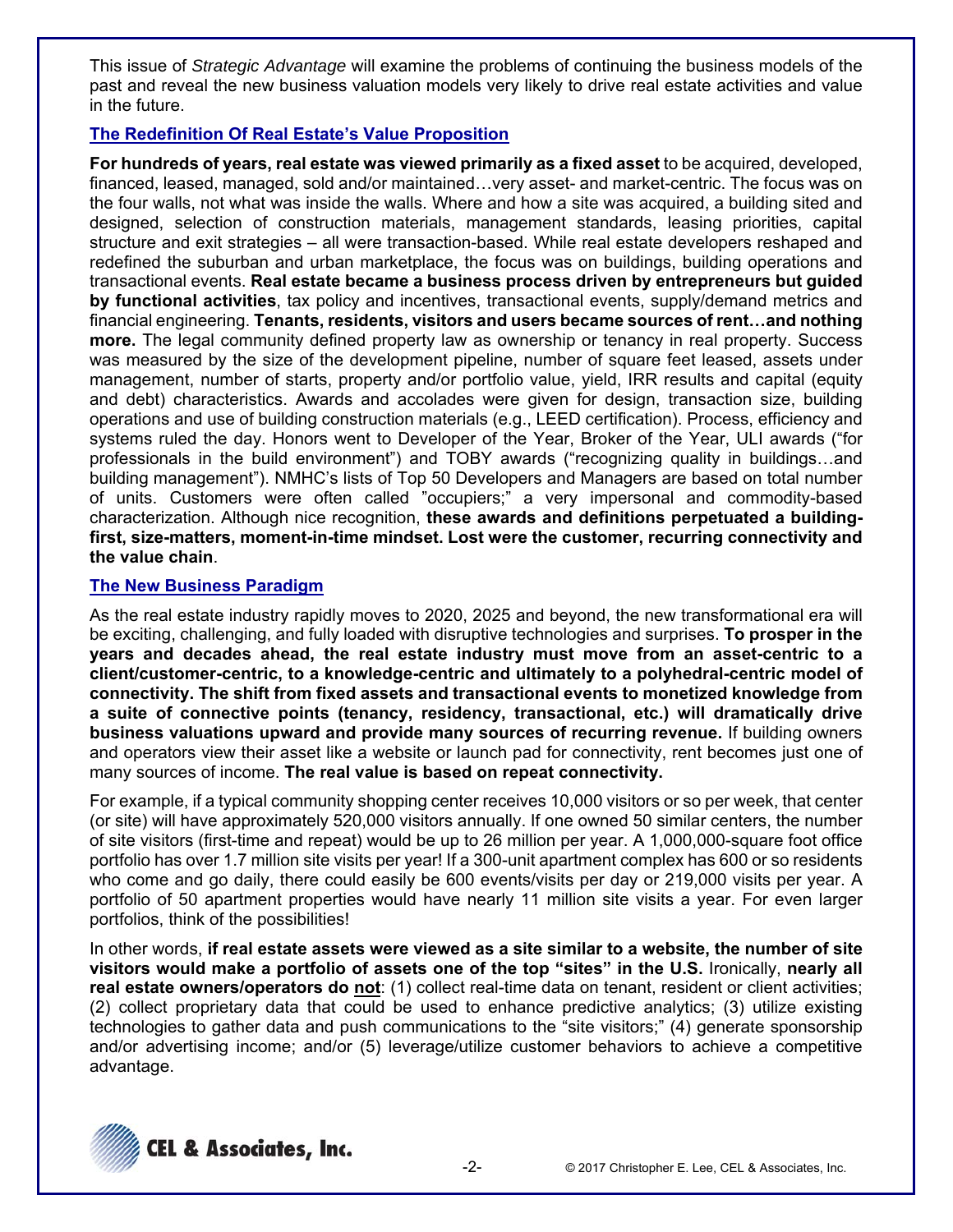**What if real estate owners and operators viewed each building as a "site?"** What if each transactional event were viewed as a knowledge-gathering event in addition to a financial outcome? What if real estate operators drove ancillary income, developed customer loyalty and gained a competitive edge from proprietary data? What if real estate firms' business models were more analogous to leading tech firms? Interestingly, JLL just announced "JLL Spark," an entity focused on creating new products, investments and supporting start-ups in the real estate tech industry. Real estate firms are slowly adopting augmented and virtual reality technology. Robotics and AI software are reshaping the industrial, retail and construction sectors. **RFID and IoE connectivity are redefining the way real estate connects with customers.**

**The transformative real estate business models of the future will look, feel, act and replicate what we are currently experiencing from Google (Alphabet), Marriott, Amazon and/or Facebook**. Real estate should be focused far more on what is inside the four walls, not just designing and maintaining those walls. Data, knowledge storage/retrieval, the Internet of Everything (IoE) and, most importantly, client connective and predictive analytics will shape, guide and facilitate real estate company business practices, processes and organizational architecture. By creating, managing and/or leasing space, real estate companies will be exposed to valuable data. **Today, no real estate firms have grasped the totality of the data they have and are exposed to**. I repeat…no one! To my knowledge, no real estate firms in the U.S. employ a full-time artificial intelligence officer. Can you imagine the possibilities if your real estate firm could collect behavioral data on your clients (tenants, residents, investors, etc.) based on their past and current actions and customize options and solutions? **It is not the product that creates value…it is the customer who creates sustainable value!**

### **The True Value Of Real Estate Operating Companies**

For decades, private real estate operating companies have been valued based on a multiple of EBITDA, discounted cash flow or a percentage of revenues. The typical span of multiples generally ranges

between  $3x$  and  $7x$  with most in the  $4x - 6x$ range. The typical span, using percent of revenue valuation methodologies, has been in the 75% - 85% range. In both cases, there have recently been some select exceptions to this general, rule-of-thumb methodology.

I **contend that many leading real estate firms (public and private) are properly valued based on their current value proposition and business models but are woefully undervalued when they restructure to become asset, service and customer portals and sites for data collection and analytics**. For example, AvalonBay Communities, Inc. has a PE Ratio of around 25; Marriott with its full suite of assets and data has a PE Ratio of around 37; ProLogis has a PE Ratio of around 27, while Amazon has a PE Ratio of around 184. What if CBRE, which has a PE Ratio of around 20, had a data analytics platform that was analogous to Google (Alphabet), which has a PE Ratio of around 32? The possibilities are unlimited! However, **as long as real estate firms remain asset- or services-centric and not knowledge- or data-centric, the enterprise values will be significantly understated.**

| <b>Valuation Comparisons</b> |                                                          |                   |  |  |  |
|------------------------------|----------------------------------------------------------|-------------------|--|--|--|
| Tech-Based Firms             | <b>Company (Symbol)</b>                                  | <b>P/E Ratio*</b> |  |  |  |
|                              | SalesForce (CRM)                                         | 507.99            |  |  |  |
|                              | Netflix (NFLX)                                           | 226.05            |  |  |  |
|                              | Amazon (AMZN)                                            | 184.23            |  |  |  |
|                              | Expedia (EXPE)                                           | 75.24             |  |  |  |
|                              | Alibaba (BABA)                                           | 68.42             |  |  |  |
|                              | TripAdvisor (TRIP)                                       | 60.11             |  |  |  |
|                              | Facebook (FB)                                            | 43.74             |  |  |  |
|                              | Alphabet (GOOG)                                          | 31.67             |  |  |  |
|                              |                                                          |                   |  |  |  |
|                              | Ventas (VTR)                                             | 34.95             |  |  |  |
|                              | Public Storage (PSA)                                     | 29.24             |  |  |  |
|                              | ProLogis (PLD)                                           | 28.32             |  |  |  |
|                              | Simon Property (SPG)                                     | 27.07             |  |  |  |
| Real Estate Firms            | AvalonBay (AVB)                                          | 25.05             |  |  |  |
|                              | CBRE (CBRE)                                              | 19.87             |  |  |  |
|                              | Jones Lang LaSalle (JLL)                                 | 18.44             |  |  |  |
|                              | General Growth (GGP)                                     | 16.96             |  |  |  |
|                              | Camden (CPT)                                             | 10.09             |  |  |  |
|                              | * Data as of September 1, 2017<br>Source: Yahoo Finance. |                   |  |  |  |

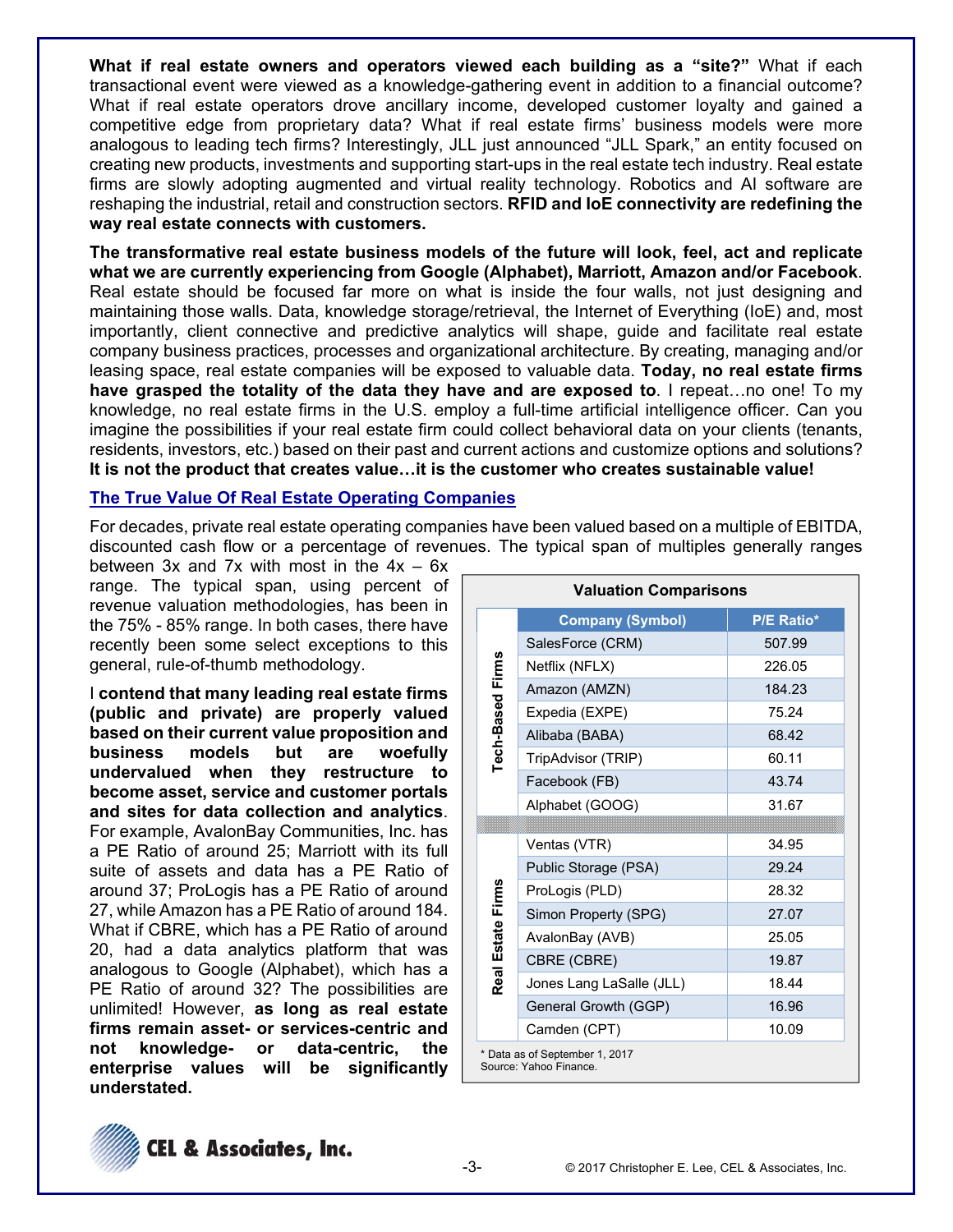**When one views the new real estate value proposition and platform opportunities through fresh lenses, the outcome can be a rewarding range of opportunities and value creation**. However, if real estate Boards of Directors and leaders adhere to past successes as a prediction of future success, they should remember the statement, **"People are very open-minded about new things, as long as they're exactly like the old ones."** Or as Peter Drucker stated, "The greatest danger in times of turbulence is not the turbulence…it is to act with yesterday's logic."

So, what are some initial steps real estate firms can or should do now to increase their value to all Stakeholders?

## **Six Recommendations To Increase Your Value To All Stakeholders**

To capitalize on the transformative changes occurring within the real estate industry, real estate companies and the clients/customers of real estate firms have six strategic actions they can take immediately:

### **Centralize Data Management**

Too often real estate firms become compartmentalized and information/data becomes very personalized so that creating and leveraging a centralized

#### **Six Ways To Increase Value**

- 1. Centralize Data Management
- 2. Leverage Data To Achieve A Competitive Advantage
- 3. Mine For Proprietary Data
- 4. Create a Business Intelligence Capability
- 5. Utilize A Real-Time Dashboard
- 6. Integrate Business Analytics Into Your Long-Term Plan Source: CEL & Associates, Inc.

data base is difficult. Client, tenant and marketing contacts often are not shared. Daily events, meetings, customer contacts, service requests, progress reports and key operating metrics are not gathered **in a centralized location**, not combined or analyzed to identify trends/patterns, and clearly not utilized to achieve future strategic advantages. **To be successful and achieve a competitive edge now and in the future mandates the elimination of "my data, my contacts and my relationships."** Best-in-class real estate firms must transform digital data into improved decision-making and operating results. Real-time or nearly real-time information (centralized) enables an organization to react quickly to opportunities and challenges and provides agility…a necessity in today's highly competitive marketplace. Every customer (tenant, resident, client) has hundreds of collectible data points. To be successful, a real estate firm needs only ONE overall customer/prospect mailing list and only ONE centralized data set. **In an era of information overload, the need to leverage data via a centralized data management platform is essential, not optional**.

### **Leverage Data To Achieve A Competitive Advantage**

**Data that can be converted to knowledge and predictive analytics will provide a significant strategic advantage**. Business and marketing plans, presentations and proposals that lead with (1) "We have been in business for X number of years;" (2) "We have done Y number of deals or

have Z million SF under management;" (3) "We have the best people and the best system;" and (4) "We have a track record," are non-starters. According to thousands of recent client/customer surveys collected by CEL & Associates, Inc. regarding new business development within the real estate industry, **the overwhelming response by clients of real estate firms has been, "show me something new, unique and of strategic value."** One interviewee recently commented, "everyone says that they have the best people, the best abilities, the best contacts

| <b>Business Models</b><br>"Which One Have You Embraced?" |                       |   |                            |  |
|----------------------------------------------------------|-----------------------|---|----------------------------|--|
|                                                          | <b>Client-Centric</b> | ٠ | Asset-Centric              |  |
|                                                          | User-Centric          |   | Market-Centric             |  |
|                                                          | Capital-Centric       | п | Service-Centric            |  |
|                                                          | Talent-Centric        |   | Shareholder-Centric        |  |
| ٠                                                        | Franchise-Centric     | п | <b>Personality-Centric</b> |  |
| п                                                        | Network-Centric       | ٠ | <b>Financial-Centric</b>   |  |
|                                                          | Legacy-Centric        |   | Generational-Centric       |  |
|                                                          | Knowledge-Centric     | п | Data-Centric               |  |
| Source: CEL & Associates, Inc.                           |                       |   |                            |  |

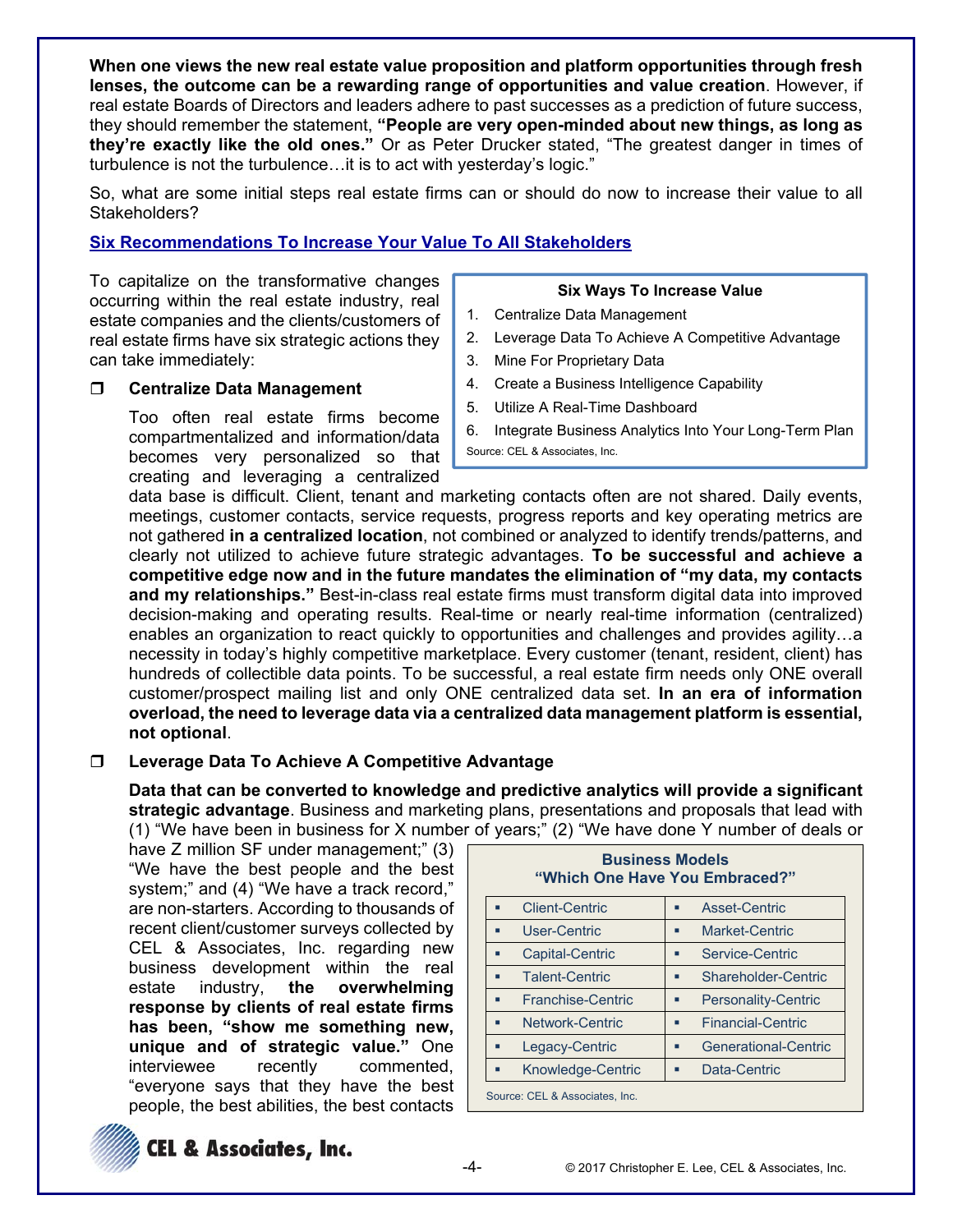and best processes…I am looking for differentiators." **Proprietary data, analytics, prospective modeling, insights and knowledge are the primary elements that can achieve a competitive advantage**. Information from data providers tends to be mostly historical, non-proprietary and available to all who subscribe. **Leveraging data and analytics that no one else has will truly increase your new business success rate and ultimately enterprise value**.

## **Mine For Proprietary Data**

**Real estate firms use less than 20% of the data readily available and less than 5% of the data accessible only to that firm**. Data on tenant activities, retail visitor/shopper patterns, apartment resident lifestyle/use patterns, traffic (pedestrian and auto) patterns, length of stay,

| <b>Organizational Structures</b> |                        |  |  |  |
|----------------------------------|------------------------|--|--|--|
| Functional                       | Virtual<br>п           |  |  |  |
| <b>Flatarchies</b>               | <b>Divisional</b><br>п |  |  |  |
| Holacracy                        | <b>Matrix</b><br>п     |  |  |  |
| I ine                            | Flat/Organic<br>п      |  |  |  |
| Product                          | Geographic<br>п        |  |  |  |
| Process-Based                    | Service-Based<br>п     |  |  |  |
| Project-Based                    | <b>Network</b><br>п    |  |  |  |
| Source: CEL & Associates, Inc.   |                        |  |  |  |

equipment usage, customer preferences, etc., *are not* collected by real estate firms. Technologies now available to real estate firms can track customer behaviors and preferences. Collecting WiFi data, heat mapping, and other available "interim analytics" can facilitate better asset designs, improve operating patterns, increase rents, drive traffic to one's website, provide unlimited potential sources for ancillary income, increase worker productivity (in office buildings),

etc. Remember that to get "tech-like" enterprise valuations, gathering data from multiple sources will be essential. The battle today between Google, Facebook, Apple, Microsoft, Cisco and Intel puts them in a race to gather and control data. **Why should the real estate industry remain a bystander to a parade of opportunities? The sooner real estate firms start collecting data that reflects on what is inside the four walls (not just financial, accounting and operating data), the more valuable the enterprise will become**.

# **Create A Business Intelligence Capability**

**Collecting, processing and utilizing data is far more than an assembly task**. The creation of a business intelligence capability which is both prospective and a value opportunity identifier is a key tool to increase opportunities, revenues, enterprise value and sustainability. A belief that historical data reflects the future or that universally available information will somehow add a competitive edge is wishful thinking. Business intelligence capabilities provide valuable insights into what is working and what isn't. **Owning the data isn't enough. Converting the data into an advantage is the key**. Rather than follow the latest GlobeStreet article, the loudest opinion or what your competitors are doing, use the data to question, inform, challenge, educate and shape strategy. A properly structured and staffed business intelligence function can provide insights, refine intuition and develop understanding. W. Edward Deming once said, "If you do not know how to ask the right question, you discover nothing." Deming also stated, "In God we trust, all others must bring data." **A robust business intelligence capability can bring clarity to a landscape of opportunity**.

# **Utilize A Real-Time Dashboard**

Ok…let's assume you are now collecting proprietary data, using a robust business intelligence platform and mining for data. The next step is to create a real time (24/7) dashboard that provides, on one screen/sheet graphic, the quantitative, trending and financial data in graphic and/or table form. Drawing from real-time information, a valued dashboard can track KPIs, performance metrics and other key data points. An effective dashboard will shift the organizational mindset from an historical to a prospective business platform with greater productivity, increased profits and improved results. However, **the foundation for a valued dashboard is accurate, reliable, current and consistent data**. Providing total visibility into your business, a real-time dashboard encourages collaboration, transparency and enterprise value.

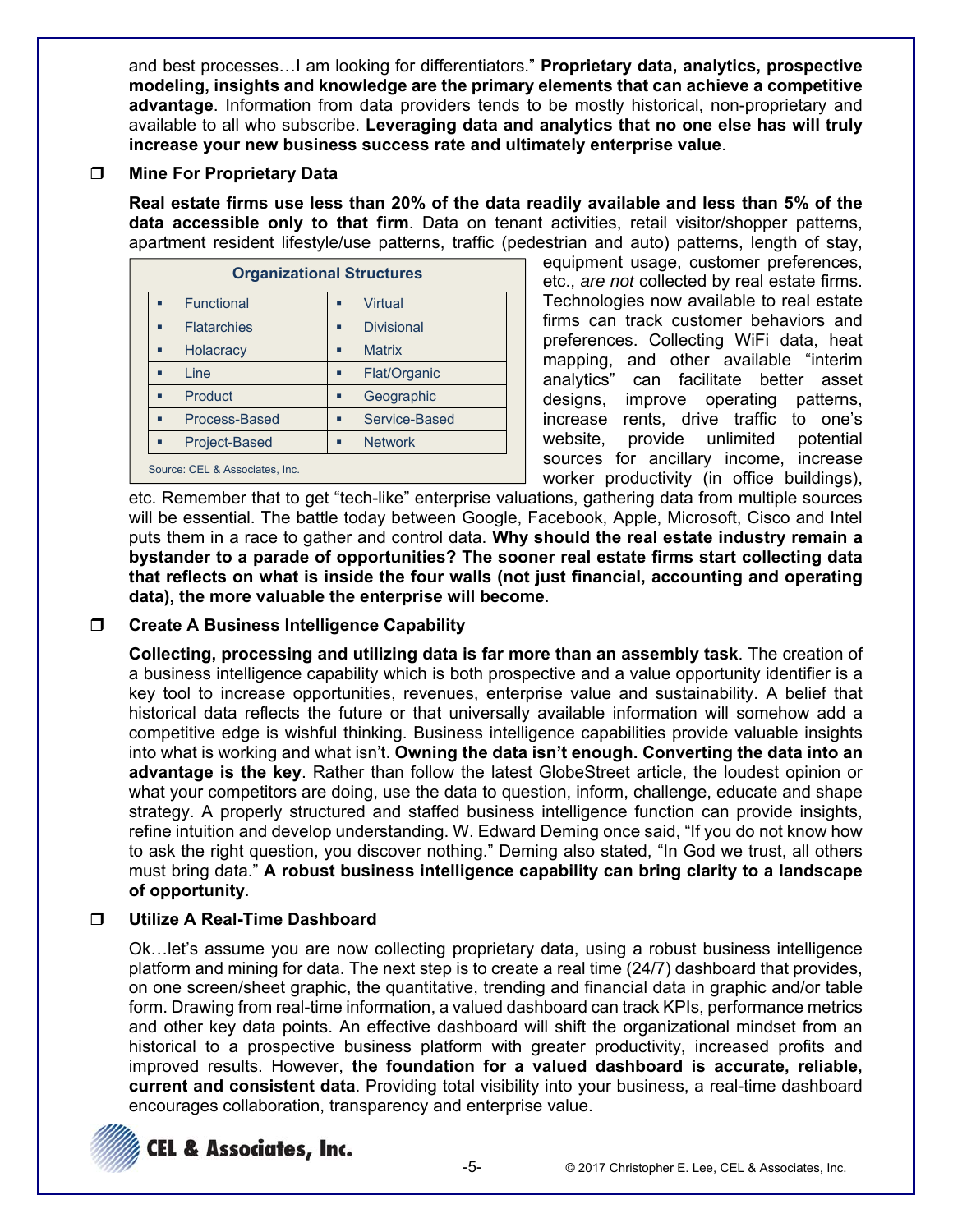## **Integrate Business Analytics Into Your Long-Term Plan**

Only 95% of today's real estate annual and strategic plans use quantitative data to validate and/or support key business strategies. However, a very small percentage of real estate firms collect and integrate business analytics into their long-range planning process. For example, would you design an apartment's trash area differently if you knew that 68% of women do not like to take their trash to a dark or remote location? Would you staff differently if you knew that 75% of apartment residents and 83% of office tenants leave their unit or enter their workplace building between 6:30 a.m. and 8:30 a.m.? Would you restructure your tenancy at a retail center if you discovered that 84% of visitors go to just one tenant at each visit? If you knew that a prospective apartment resident dined out four times a week, would you shape your leasing pitch differently?

Real estate firms have a sea of available data but fail to capture more than an occasional data point. The real estate industry is where people live, work, shop and

#### **Advantages of a Dashboard**

- $\triangleright$  KPIs in one location.
- $\triangleright$  Enables prior, current and prospective comparisons.
- $\triangleright$  Real time performance results.
- $\triangleright$  Focuses leadership on top priorities.
- $\triangleright$  Places business intelligence in the hands of key leaders.
- $\triangleright$  Provides actionable information at a glance.
- $\triangleright$  Enables benchmarking.
- $\blacktriangleright$  Identifies emerging trends ("trending visibility").
- $\triangleright$  Provides ability to align strategy with goals.
- $\triangleright$  Measures an organization's efficiencies/inefficiencies.
- $\triangleright$  Increases productivity.
- $\triangleright$  Reduces the need to create multiple static reports.
- $\triangleright$  Constant data flow.
- Source: CEL & Associates, Inc.

recreate, and the industry has readily given up its data to others…and received no value in return. When preparing for your next business planning meeting, I encourage you to ask, "So…**what proprietary data and business analytics will we be using to shape our future goals and key strategies?"** The time to act is now.

#### **Notable Value Creation Quotes**

- $\triangleright$  "Creating value is an inherently cooperative process, capturing value is inherently competitive." *Barry Nalebuff*
- "The most meaningful way to differentiate your company from your competitors…is to do an outstanding job with information." *Bill Gates*
- "Set your standards so high that even the flaws are considered excellent." *Debbi Fields*
- "If you don't have a competitive advantage, don't compete." *Jack Welch*
- "Information is power, particularly when the competition ignores the opportunity to do the same." *Mark Cuban*

### **Closing Comments**

Perhaps today's current valuation models are accurate if you are evaluating a static company. However, the true value resides with the prospective knowledge gathered from your customers. Why approach each real estate occurrence or interaction as a "one-and-done" event? Perhaps one needs to do different things not do things differently?

I welcome your comments, feedback, insights and perspectives.

Regards,

Christopher Lee

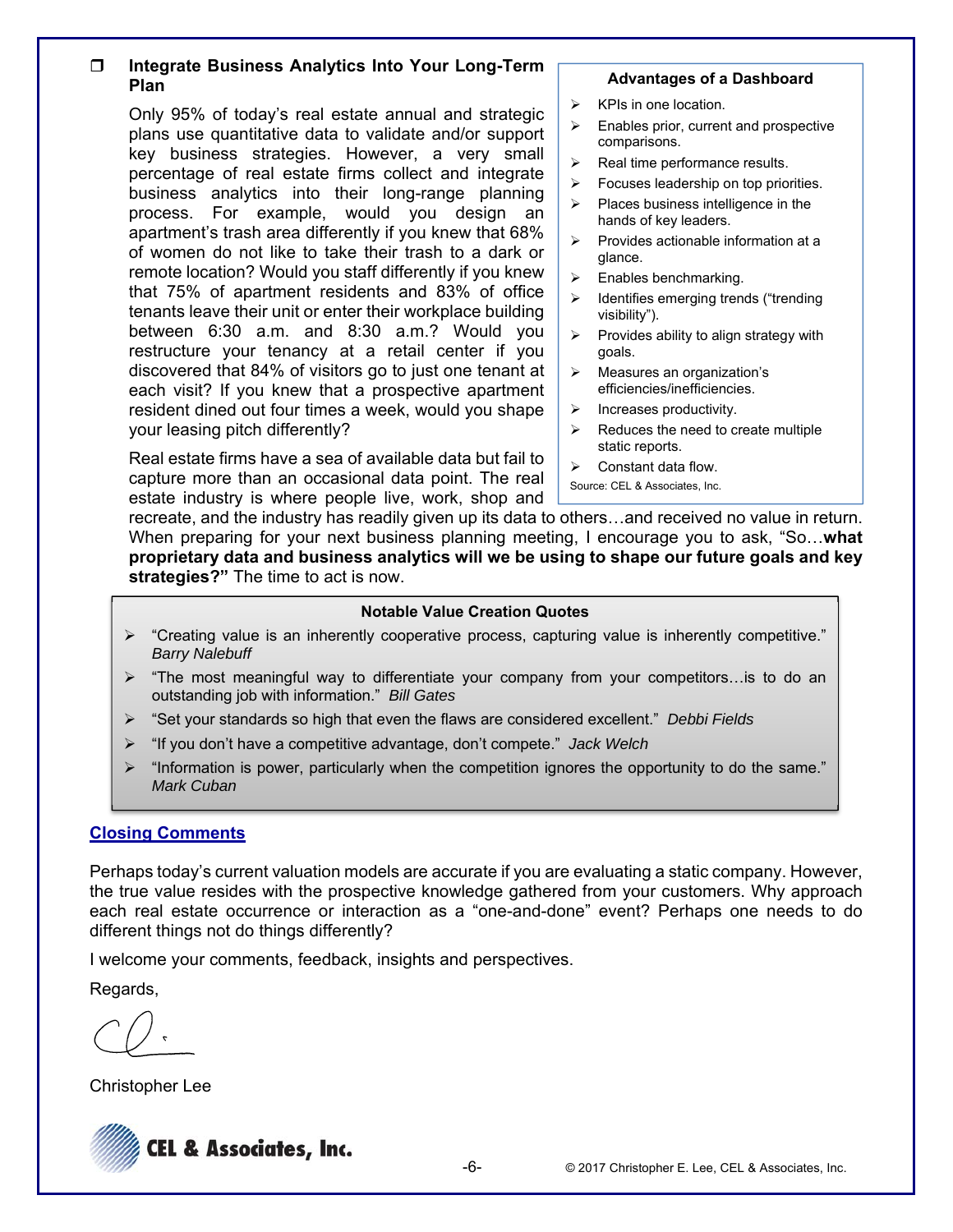## **SPECIAL ANNOUNCEMENT**

Over the past 23 years, we have received hundreds of emails and inquiries asking us to create a more frequent "one- to two-pager" on matters of strategic importance. We are pleased to announce that **we have launched a bi-weekly brief entitled** *Leadership Conversation*. This features one topic, provides recommended strategies, includes a prediction and highlights key questions to ask at your next Executive or Management Committee. The feedback for this concept and format has been very positive, and we are excited for this kickoff. *Strategic Advantage***, our regular newsletter, will continue as a quarterly publication.**

*Note: This report has been prepared by CEL & Associates, Inc., who retains all rights to its content. This report may not be reproduced, distributed, and/or used in presentations or offering/fund raising prospectus/memorandums, and/or used in communications, speeches and/or presentations in its entirety or in parts without the prior written consent of CEL & Associates, Inc. You may reproduce/distribute and/or share this article with friends, colleagues and associates. Opinions and forecasts contained in this, prior and future articles may change without notice. The author encourages readers to offer comments, feedback and recommendations for further enhancement to newsletter@celassociates.com* 

#### **SPREAD THE WORD**

If you enjoy reading *Strategic Advantage* and *Leadership Conversation*, and have benefited or received value from our insights and recommendations over the past 23 years, perhaps your friends, business associates, other members of your team or industry peers will also enjoy it.

You can provide them with an individual subscription by several options:

- Click here: **http://newsletter.celassociates.com** and fill in their contact info or forward this link to them
- If for multiple people, send us an email with a list of their individual contact info and email address

Today there are over 12,000 readers of Strategic Advantage…spread the word.

*Give Us Your Opinion:* We want to hear from you and to have future issues reflect your needs and questions. Please email your comments, ideas, suggestions and insights to newsletter@celassociates.com.

*For More Information:* For more information regarding our services (Strategic Planning, Compensation, Opinion Surveys, Benchmarking, Performance Improvement, Succession Planning and Governance/Management), please email us at newsletter@celassociates.com or call 310.571.3113.

*To Subscribe:* To subscribe to CEL & Associates, Inc. and Christopher Lee's *Strategic Advantage* newsletter with ongoing insights, opinions and forecasts regarding issues, trends and opportunities within the real estate industry, please email us at newsletter@celassociates.com with *"Subscribe"* in the Subject line and provide your full contact information.

*To Change Your Contact Information***:** Please email us at newsletter@celassociates.com with *"Change Contact Information"* in the Subject line and include your new contact information.

**Disclaimer:** The opinions, forecasts, information and insights presented in this article are of a general nature and do not constitute the provision of investment, management or economic advice to any person, organization or governing board, and this article does not contain any recommendation(s) to buy, sell and/or invest in any security, real estate asset, fund or adopt as an element of any investment strategy. Opinions and forecasts expressed herein are subject to change without notice. Relevant information was obtained from sources deemed reliable. Such information is not guaranteed as to its accuracy.

*Prior Newsletters: If you would like to download prior newsletters, please go to the following links.* 

#### *What Keeps You Up At Night?*

http://www.celassociates.com/onlinenewsletter/what-keeps-you-up-sa-k073017.pdf

*Get Ready For Transformative Change!* 

http://www.celassociates.com/onlinenewsletter/transformative-change-sa-k050117.pdf

*The Six Disruptors Transforming The Real Estate Industry* 

http://www.celassociates.com/onlinenewsletter/DistruptorsTransformingREIndustry-SA-K012917.pdf